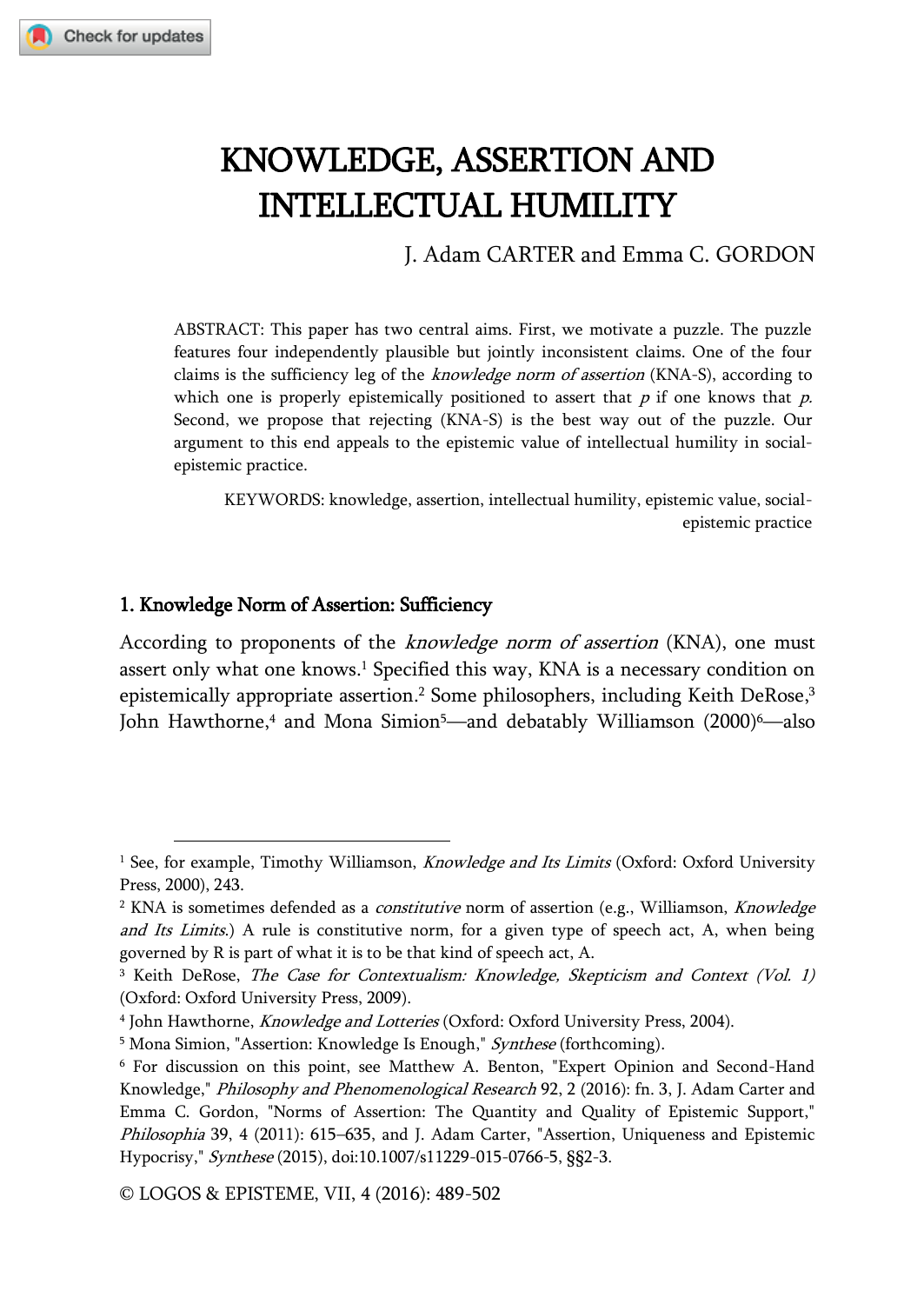embrace a *sufficiency* version of the norm which, as Jennifer Lackey<sup>7</sup> formulates it, states:

(SUFFICIENCY CLAIM) KNA-S: One is properly epistemically positioned to assert that  $p$  if one knows that  $p^{\rm g}$ .

Of course, KNA-S is compatible with the concession that, often times, you should not, all things considered, assert what you know. You might know, for example, a secret which you promised not to tell. More mundanely: we know many trivial facts which we shouldn't go around asserting, because they lack relevance in the conversational contexts we occupy. As Lackey puts it, the core idea driving KNA-S is just that, whenever I assert something that I know to be the case, "my knowing that this is the case suffices for my having the epistemic credentials to make such an assertion." Asserting on knowledge, even if doing so is subject to various kinds of criticisms, is, *epistemically* beyond reproach.

A wide range of objections and alternatives to the necessity formulation of KNA have been proposed and discussed since Williamson's<sup>9</sup> influential defense of KNA. <sup>10</sup> By comparison, it's been relatively more recently that the sufficiency leg, KNA-S, has received critical attention, typically through the form of attempted

<sup>&</sup>lt;sup>7</sup> Jennifer Lackey, "Assertion and Isolated Second-Hand Knowledge," in *Assertion: New* Philosophical Essays, eds. Jessica Brown and Herman Cappelen (Oxford: Oxford University Press, 2011), 251–276.

<sup>8</sup> As Lackey ("Assertion and Isolated," 252) summarises the thrust of the idea: "[…] 'knowledge is sufficient for possessing the epistemic authority for assertion even if it is insufficient for various other kinds of propriety. For instance, while it may be imprudent, impolite, or pointless for me to assert that my colleague behaved foolishly over the weekend, my knowing that this is the case suffices for my having the epistemic credentials to make such an assertion." For a helpful overview of recent defenses and challenges to the knowledge norm's necessity and sufficiency formulations, see Matthew A. Benton, "Knowledge Norms," Internet Encyclopedia of Philosophy (2015), http://www.iep.utm.edu/kn-norms/#SH1d..

<sup>9</sup> Timothy Williamson, "Knowing and Asserting," Philosophical Review 105, 4 (1996): 489–523.

<sup>&</sup>lt;sup>10</sup> The two most notable alternative norms defended in the literature are the justification norm of assertion (Jennifer Lackey, "Norms of Assertion," Noûs 41, 4 (2007): 594–8211; Igor Douven, "Assertion, Knowledge, and Rational Credibility," Philosophical Review 115, 4 (2006): 449–485; Jonathan Kvanvig, "Assertion, Knowledge and Lotteries," in Williamson on Knowledge, eds. Patrick Greenough and Duncan Pritchard (Oxford: Oxford University Press, 2009)) and the truth norm of assertion (Matthew Weiner, "Must We Know What We Say?," The Philosophical Review 114, 2 (2005): 227–251). See Aidan McGlynn, Knowledge First? (Basingstoke: Palgrave Macmillan, 2014), Ch. 5, for a helpful recent overview of various challenges to the knowledge norm of assertion.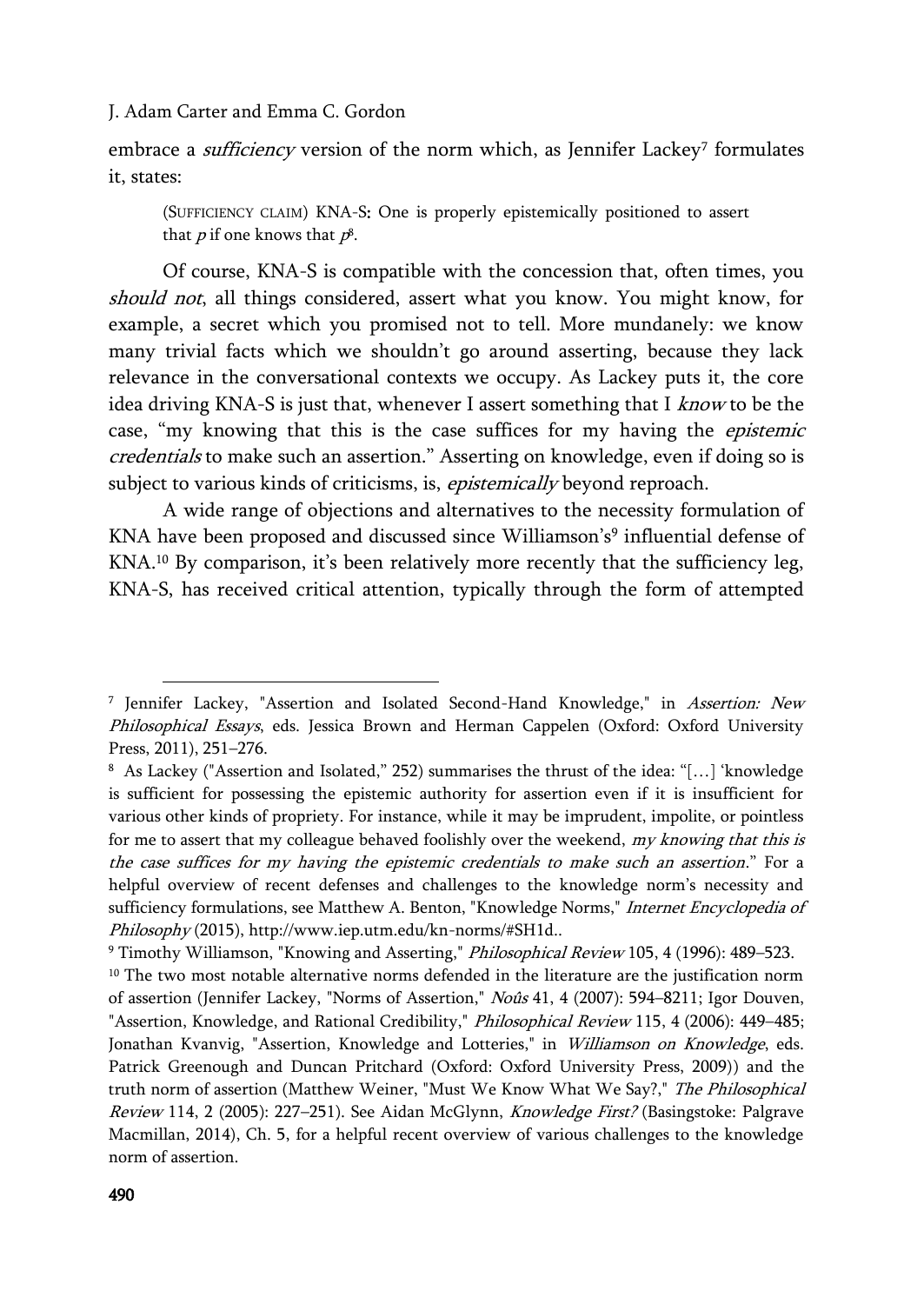counterexamples. <sup>11</sup> Such counterexamples have attempted to establish that the following features can coincide:

i. the impropriety of an assertion is *epistemic*, even though

ii. one plausibly counts as *knowing* the proposition asserted.

Perhaps the most promising style of counterexample case against KNA-S, plausibly exhibiting features (i) and (ii), features expertise and isolated secondhand knowledge. Consider, for instances, Lackey's<sup>12</sup> case DOCTOR:

DOCTOR: Matilda is an oncologist at a teaching hospital who has been diagnosing and treating various kinds of cancers for the past fifteen years. One of her patients, Derek, was recently referred to her office because he has been experiencing intense abdominal pain for a couple of weeks. After requesting an ultrasound and MRI, the results of the tests arrived on Matilda's day off; consequently, all of the relevant data were reviewed by Nancy, a competent medical student in oncology training at her hospital. Being able to confer for only a very brief period of time prior to Derek's appointment today, Nancy communicated to Matilda simply that her diagnosis is pancreatic cancer, without offering any of the details of the test results or the reasons underlying her conclusion. Shortly thereafter, Matilda had her appointment with Derek, where she truly asserts to him purely on the basis of Nancy's reliable testimony, "I am very sorry to tell you this, but you have pancreatic cancer."

Lackey insists that in the above case, Matilda knows what she asserts. After all, she learned that  $p$  from the reliable, undefeated testimony of Nancy, whom Matilda rightly regards as a competent testifier on the topic at hand. Denying that Matilda knows that p opens the door to testimonial skepticism.<sup>13</sup> However, Lackey suggests: "The question we must now consider is whether, under these conditions, Matilda is properly epistemically positioned to flat out assert to Derek that he has pancreatic cancer. And here the answer is clearly no."<sup>14</sup>

Lackey's rationale here can be put simply: Matilda was not epistemically situated to assert that  $p$  because, in virtue of Derek's recognition of Matilda as an expert, there are certain *epistemic expectations* at play that Matilda fails to meet,

<sup>&</sup>lt;sup>11</sup> See Jessica Brown, "The Knowledge Norm for Assertion," *Philosophical Issues* 18, 1 (2008): 89–103, for an important early challenge to (KNA-S).

<sup>&</sup>lt;sup>12</sup> Lackey, "Assertion and Isolated."

<sup>&</sup>lt;sup>13</sup> The worry here is that if an individual fails to count as acquiring testimonial knowledge in an epistemically hospitable circumstance—viz., where she is the recipient of reliable testimony from a recognized expert, and in the absence of any defeaters—then the prospects are poor for supposing that testimonial knowledge can be acquired in normal circumstances which are perhaps less hospitable than this especially friendly case.

<sup>&</sup>lt;sup>14</sup> Lackey, "Assertion and Isolated," 6.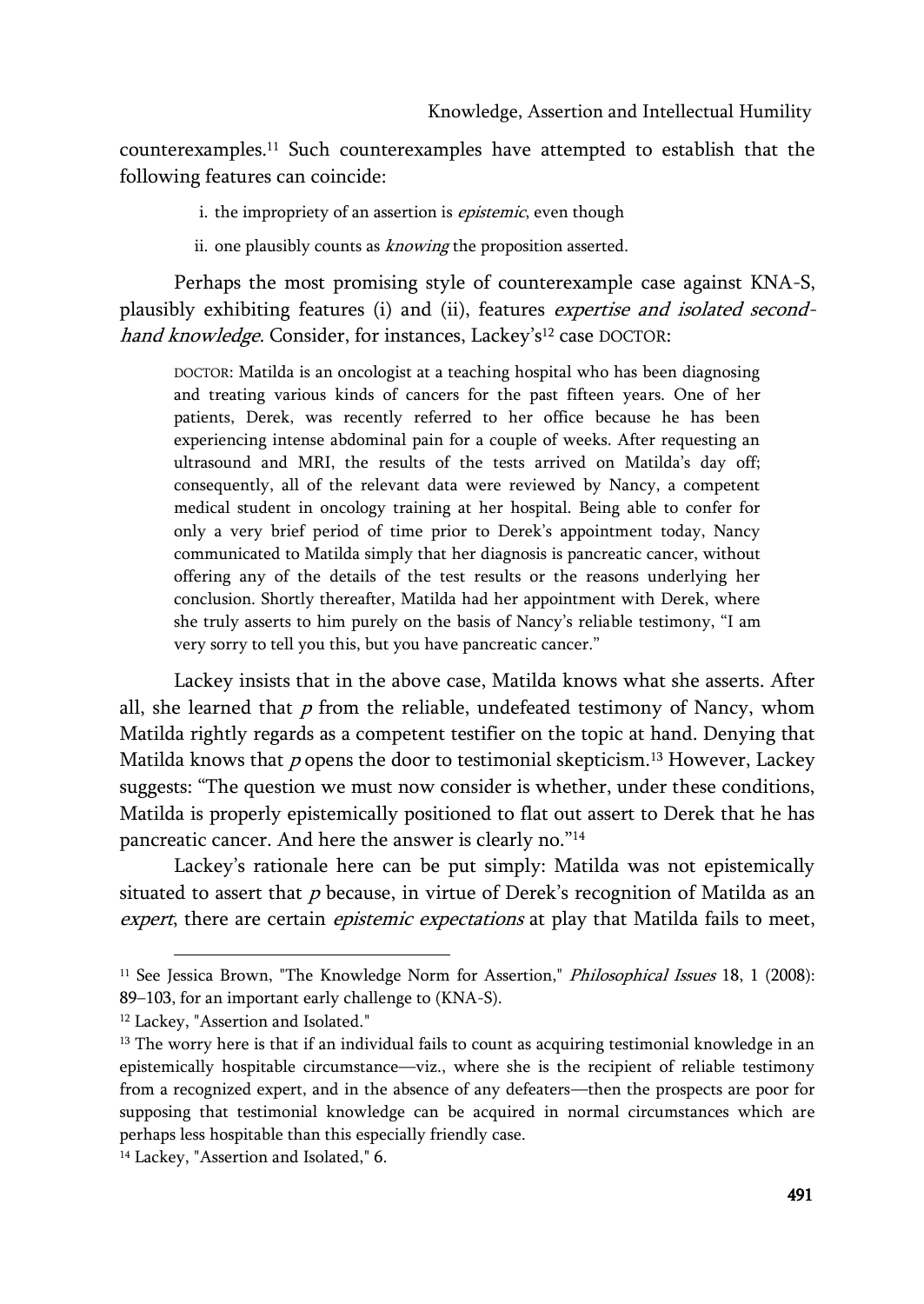even though she knows (*via* testimony) what she asserts, expectations in place in light of her recognized expertise. Derek would, for instance, plausibly be miffed to learn that Matilda had diagnosed him without ever seeing his charts or examining him. As Lackey puts it, Derek would be within his rights to expect Matilda to have a better cognitive grasp of his medical situation than she actually did. And this despite her knowing that what she said was true.

If the foregoing rationale is correct, then KNA-S is false. It's *not* the case that one is properly epistemically positioned to assert that  $p$  so long as one knows that  $p$ . Along with Lackey, several others have attempted to fashion counterexamples to KNA-S along the similar lines.<sup>15</sup> We have ourselves in previous work<sup>16</sup> taken such a line. In doing so, we argued that in cases like DOCTOR, the epistemic credential required for epistemically appropriate assertion was *understanding* rather than merely knowledge.<sup>17</sup>

In recent work, however, Matthew Benton<sup>18</sup> has raised some potential problems for the purposes of appealing to DOCTOR-style expertise cases in the service of rejecting KNA-S.<sup>19</sup> As Benton puts it, "the cases used thus far are unstable, and refinements are needed to clarify exactly what principles are being tested and exactly what our intuitive judgements are tracking in such cases." He continues:

. . . do we expect of experts that when speaking as experts they are giving their own expert opinion which has been formed by engaging their expertise in a firsthand manner with the relevant evidence or data? (If we do, is that expectation reasonable?) Do we expect that experts always have an obligation to explain to a non-expert what is behind the formation of their opinion? Are there any

<sup>&</sup>lt;sup>15</sup> E. J. Coffman, "Two Claims about Epistemic Propriety," Synthese 181, 3 (2010): 471-488; Rachel R. McKinnon, "What I Learned in the Lunch Room about Assertion and Practical Reasoning," Logos & Episteme 3, 4 (2012): 565–569; Mikkel Gerken, "Same, Same but Different: The Epistemic Norms of Assertion, Action and Practical Reasoning," Philosophical Studies 168, 3 (2013): 725–744; Adam Green, "Deficient Testimony Is Deficient Teamwork," Episteme 11, 2 (2014): 213–227.

<sup>&</sup>lt;sup>16</sup> Carter and Gordon, "Norms of Assertion."

<sup>&</sup>lt;sup>17</sup> Jennifer Lackey, "Deficient Testimonial Knowledge," in *Knowledge, Virtue and Action:* Putting Epistemic Virtues to Work, eds. Tim Henning and David P. Schweikard (London: Routledge, 2013). has indicated that she does not regard understanding as the epistemic credential lacking in cases like DOCTOR.

<sup>18</sup> Benton, "Expert Opinion."

<sup>&</sup>lt;sup>19</sup> Cf., Jennifer Lackey, "Assertion and Expertise," *Philosophy and Phenomenological Research*, 92, 2 (2016): 509–517, for a reply to Benton, in which Lackey defends her original counterexamples to KNA-S. See also Simion, "Assertion," for another line of criticism against Lackey's DOCTOR case.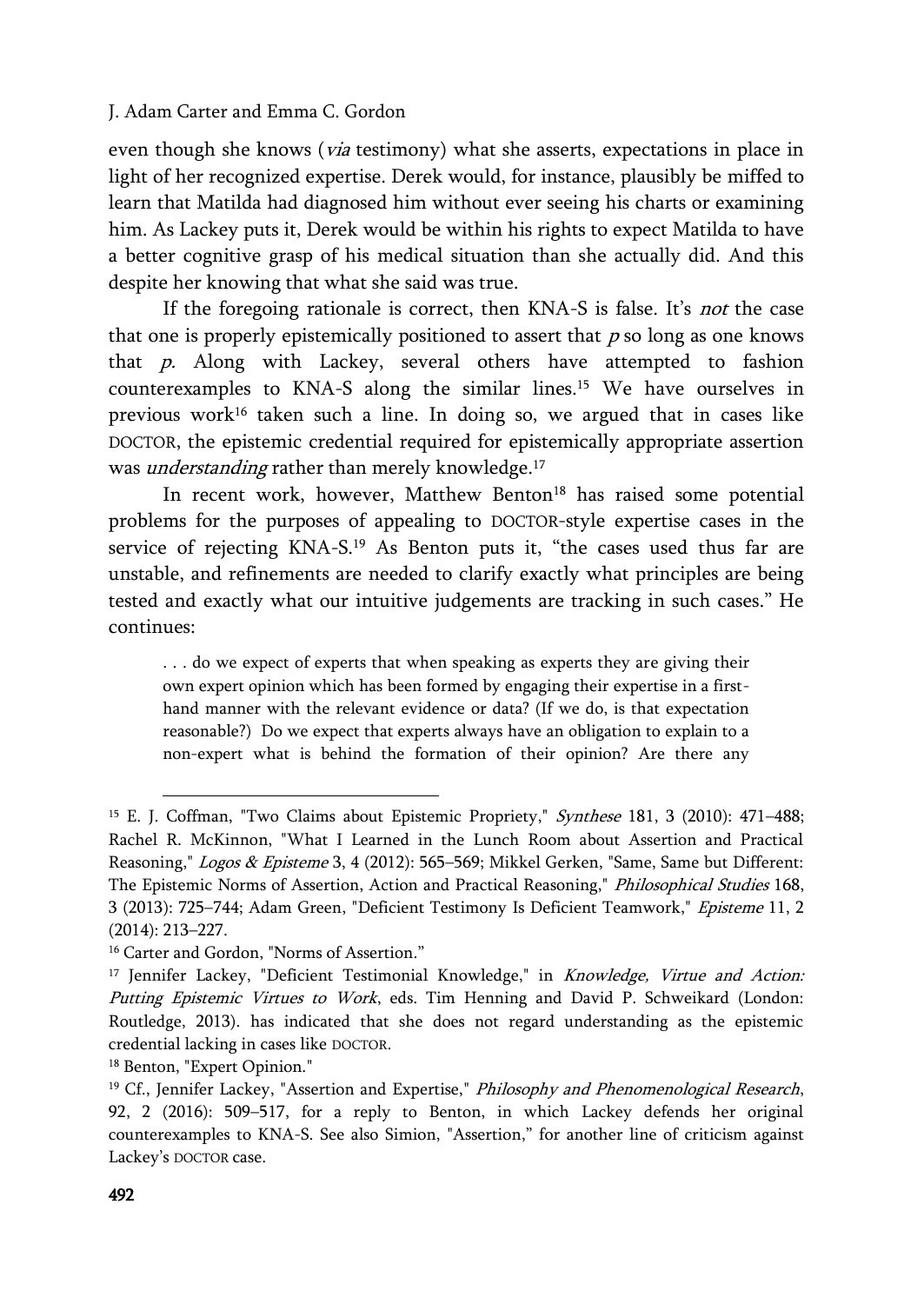conditions under which experts may defer to the authority of other experts for a second-hand opinion, or a communal consensus, for the purpose of providing timely efficient testimony to non-experts? Such questions await further investigation.

We don't think Benton's questions pose an insuperable problem to defending DOCTOR-style expertise cases as genuine counterexamples to KNA-S.<sup>20</sup> Though these criticisms, we think, invite critics of KNA-S to look beyond DOCTOR-style expertise cases in forming the crux of the critical argument. In what follows, we want to suggest how considerations to do with *epistemic humility* might support a novel line against KNS-S, one that appeals in some way to expertise, but in a very different way than previous arguments in the literature, and which are immune from Benton's criticisms. Setting up the point about humility will involve putting several pieces together.

The first step will be to examine a kind of disagreement pattern that some philosophers have taken to recommend epistemic relativism. We want to suggest that closer thinking about such cases motivates a puzzle: an inconsistent set of claims, one of which is KNA-S. Once the puzzle is set up, we'll show why, with reference to intellectual humility, it's KNA-S that needs to go.

## 2. Deep Disagreements

Suppose that two individuals, Cat and Kim, disagree about the proposition  $p$ : that there is a soul that animates the human body.<sup>21</sup> Call this their *first-order* disagreement. But suppose their disagreement runs deeper. Cat and Kim also disagree about what kind of evidence is even relevant to settling whether  $p$ . Kim, whose philosophical hero is Jaegwon Kim, thinks that Kim's analytic philosophy of mind is the only kind of authoritative evidence for the truth of  $p$ . By contrast, Cat thinks that the Cathechism, and only the Cathecism, is an authoritative source about  $p$ . Call this disagreement about what kind of evidence is relevant to settling whether  $p$  their second-order disagreement. Define a deep disagreement as a disagreement featuring both first- and second-order disagreement.

Steven Hales<sup>22</sup> suggests that in the face of arguments of this form, where the disagreement runs at both the first- and second- order, there are five principal prospects for resolution:

i. keep arguing until capitulation;

<sup>&</sup>lt;sup>20</sup> For further discussion on this point, see Carter, "Assertion, Uniqueness."

<sup>&</sup>lt;sup>21</sup> This case is based (with some amendments) off of Hales' ("Motivations for Relativism as a Solution to Disagreements," Philosophy 89 (2014): 63–82) case of 'Jack and Diane.'

<sup>22</sup> Ibid.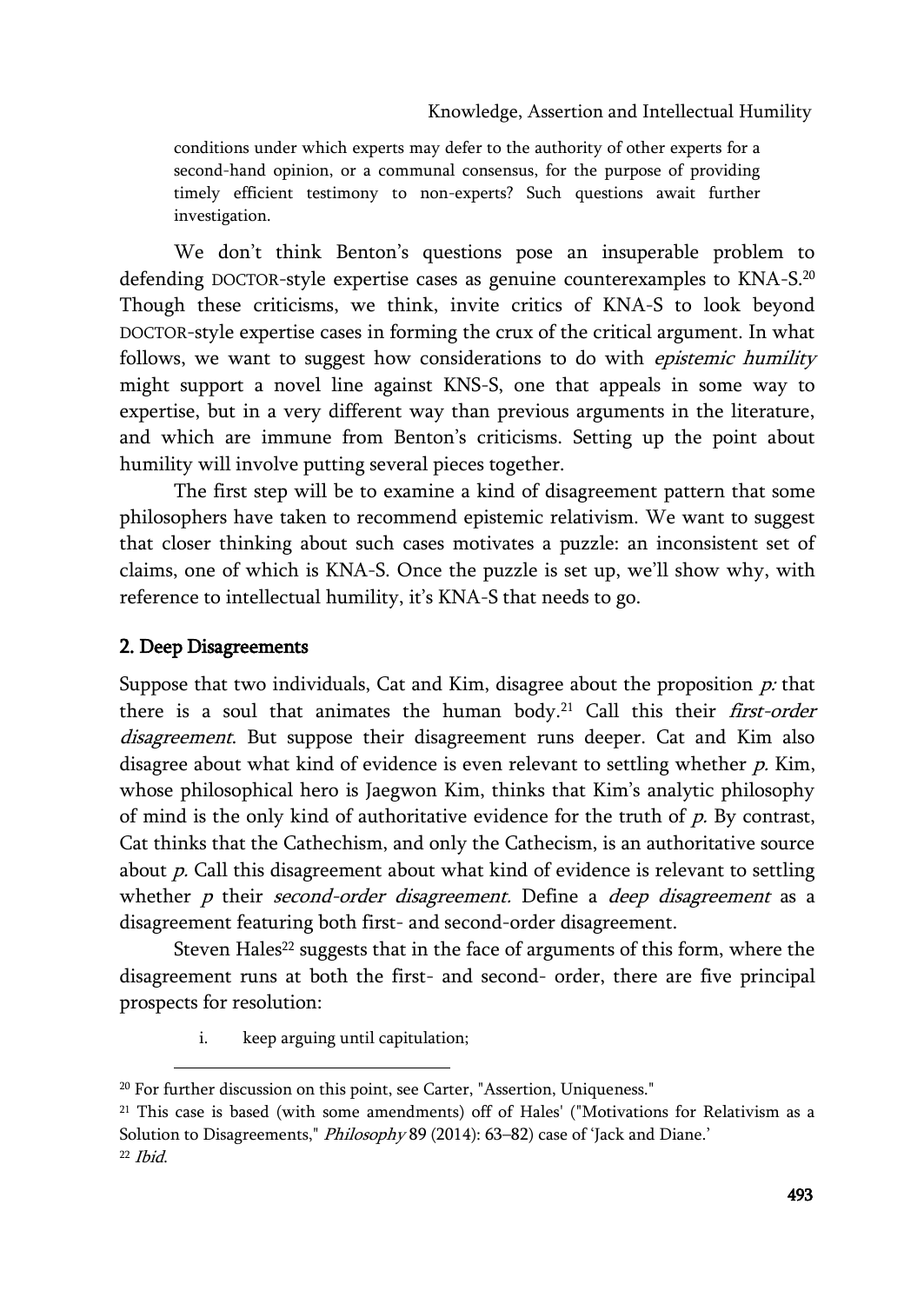- ii. compromise;
- iii. locate an ambiguity or contextual factors;
- iv. accept Pyrrhonian skepticism;
- v. Adopt relativism (e.g. Cat and Kim are 'both right;' <sup>p</sup> is true relative to Cat's perspective,  $\neg p$  is true relative to Kim's perspective, and there is no further sense in which either is right in a 'perspective-independent' way.

Hales, a relativist, opts for (v) (i.e., relativism), though his reasoning for reaching the relativist conclusion won't concern us here.<sup>23</sup> What will be relevant for our purposes is that Hales thinks that when disagreements are deep in the sense described, they are rationally *irresolvable* in the following sense: they constitute dialectical positions from which there simply is no appropriately neutral common ground from which either side could rationally persuade the other.

Regardless of whether all deep disagreements (understood as a function of first- and second- order disagreement) are rationally irresolvable in Hales' sense, let's grant Hales that at least some deep disagreements are rationally irresolvable. (Of course, it's a further question whether relativism would be the best conclusion to draw from such situations, once the point about rational irresolvability is granted $24$ ).

But often times, deep disagreements, which cut at the first- and secondorder, are not *irresolvable*. They are simply not resolved and for reasons that can be avoided. To appreciate this point, it will be helpful to consider the conversational dynamics of deep disagreements.

<sup>23</sup> For an extended discussion of this kind of argument for relativism, see J. Adam Carter, Metaepistemology and Relativism (London: Palgrave Macmillan, 2016), Ch. 4. See also Harvey Siegel, "Epistemological Relativism: Arguments Pro and Con," in A Companion to Relativism, ed. Steven Hales (Oxford: Wiley-Blackwell, 2011), 199–218. for a summary of arguments for relativism which take on this dialectical structure; Siegel calls such arguments 'no neutrality, therefore relativism' arguments.

<sup>&</sup>lt;sup>24</sup> The most well-known such argument, which appeals to a dialectically entrenched position and moves from this position to epistemic relativism, is put forward in Rorty's Philosophy and the Mirror of Nature (Princeton: Princeton University Press, 1980). Philosophy and the Mirror of Nature, where Rorty discusses the famous collision between the opposing 'epistemic grids' of Galileo and Cardinal Bellarmine. Rorty's diagnosis of the case is that the matter of who is correct with respect to Copernican heliocentrism doesn't have an absolute answer, but only a relative answer. Rorty's rationale on this point has been a critical focus of anti-relativists, such as Paul Boghossian, Fear of Knowledge (Oxford: Clarendon Press, 2006). See also Carter, Metaepistemology and Relativism, Ch. 4..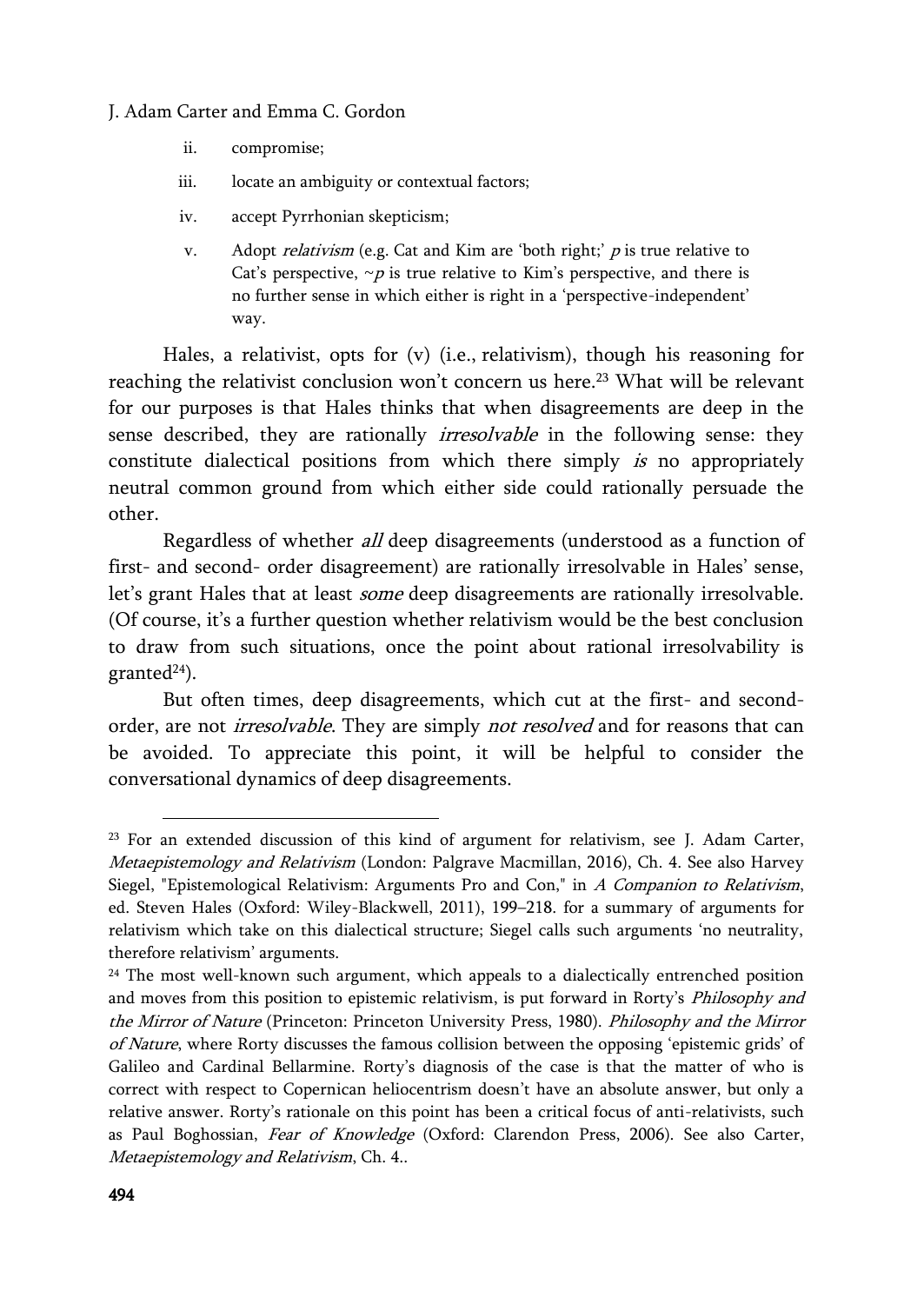#### 3. A Puzzle for KNA-S (and a Solution)

Consider now three dialogues, each which features a deep disagreement in the sense articulated in §2.

Dialogue 1: Cat vs. Kim

Cat: We've both established that we believe different things on this topic. But, perhaps we can find a common ground from which rational persuasion is possible.

Kim: Okay, let's try.

Cat: Contemporary analytic philosophy of mind, as well as Catholicism have both been sources which humans have a history of following on the matter of whether there is a soul, do you agree?

(!) Kim: Yes, but since there is no soul, many of these folks are just wrong.

Cat: …

Dialogue 2: Feldman vs. Goldman<sup>25</sup>

Feldman We've both established that we believe different things on the matter of reliabilism versus evidentialism about epistemic justification. But, perhaps we can find a common ground from which rational persuasion is possible.

Goldman Okay, let's try.

Feldman Well, to begin with, reliabilism and evidentialism both seem to capture something right about the nature of epistemic justification, do you agree?

(!) Goldman: Yes, but unlike evidentialism, reliabilism is actually true, and so any intuitiveness about evidentialism must be compatible with the truth of reliabilism.

Dialogue 3: Doctor vs. Demon Mystic

Demon Mystic: We've both established that we believe different things on the matter of whether small pox is the result of a demon. But, perhaps we can find a common ground from which rational persuasion is possible.

Doctor: Okay, let's try.

<sup>25</sup> For Goldman's and Feldman's representative views on reliabilism and evidentialism, respectively, see for example Alvin Goldman, "What Is Justified Belief?," in *Justification and* Knowledge, ed. George S. Pappas (Dordrecht: Springer, 1979), 1–23; Knowledge in a Social World (Oxford: Clarendon Press, 1999); Earl Conee and Richard Feldman, Evidentialism: Essays in Epistemology (Oxford: Oxford University Press, 2004)..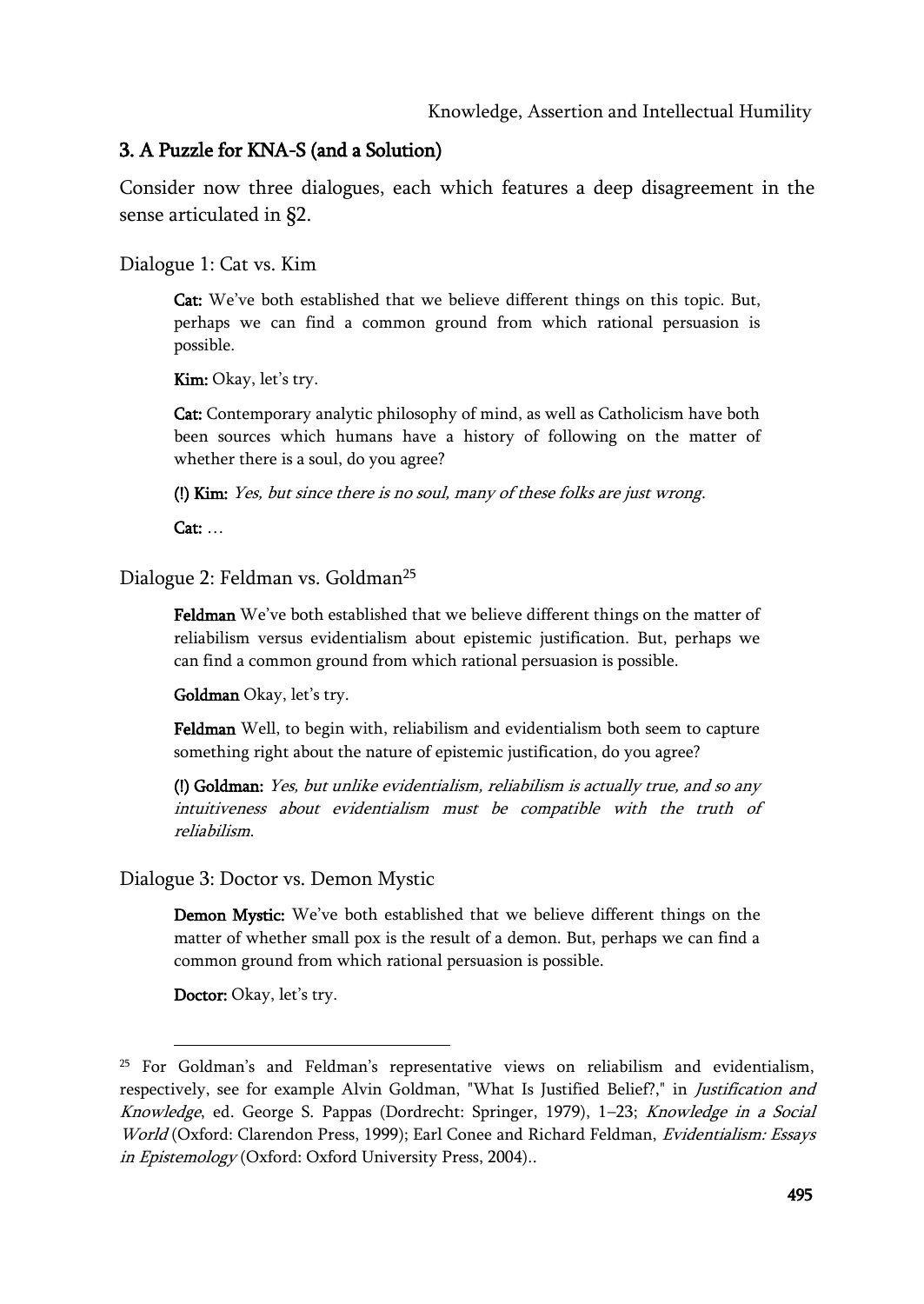Demon Mystic: Well, to begin with, western science and witchcraft have both have long histories and have had thousands of practicioners, do you agree?

(!) Doctor: Yes, but small pox is not the result of a demon.

#### Demon Mystic: …

Now, for some observations about these three dialogues. Firstly, notice that there is at least some kind of *impropriety* (in Dialogue  $1-3$ ) to all three of the  $(!)$ assertions, by Kim, Goldman and the Doctor, respectively. We needn't take a stand on what kind of impropriety just yet. It should be plain enough that in none of the asserters, in asserting (!)-style assertions, is being a cooperative speaker in the conversational context<sup>26</sup>. Secondly, *some* of the (!)-style assertions are *known*. This is obviously the case with the doctor's (!)-style assertion, in Dialogue 3—viz., the doctor's assertion that small pox is not the result of a demon. Now, according to KNA-S, any impropriety of the (!)-assertions simply *cannot be epistemic when* these assertions are known.

In light of these observations, we want to motivate a puzzle. The puzzle is a quadrilemma. Four claims which are independently plausible, but jointly inconsistent.

#### Quadrilemma

- 1) There is an impropriety to the doctor's (!)-assertion in Dialogue 3
- 2) The doctor's (!)-assertion in Dialogue 3 is known.
- 3) The impropriety of the doctor's (!)-assertion in Dialogue 3 is *epistemic*.
- 4) (KNA-S): One is properly epistemically positioned to assert that  $p$  if one knows that p.

We take it that a proponent of KNA-S is going to accept both (1) and (2), as we do, but then reject (3) while maintaining (4). Our strategy is different. Our way out of the puzzle will be to reject (4), viz., to show that it is KNA-S, rather than the claim that the impropriety of the doctor's (!)-assertion in Dialogue 3 is epistemic, that must go. So, it is incumbent upon us to provide a good reason to think that  $(3)$  is *true*.

So why should the impropriety of the doctor's assertion in Dialogue 3 be regarded as *epistemic* rather than mereley something else? After all, the agent

<sup>&</sup>lt;sup>26</sup> Compare here with Mikkel Gerken, "Discursive Justification and Skepticism," Synthese 189, 2 (2012): 373-394, that in some conversational contexts, *dogmatic* assertions—viz., assertions which the asserter refuses to back up with reasons—are inappropriate in virtue of not being, in the conversational context, appropriately cooperative.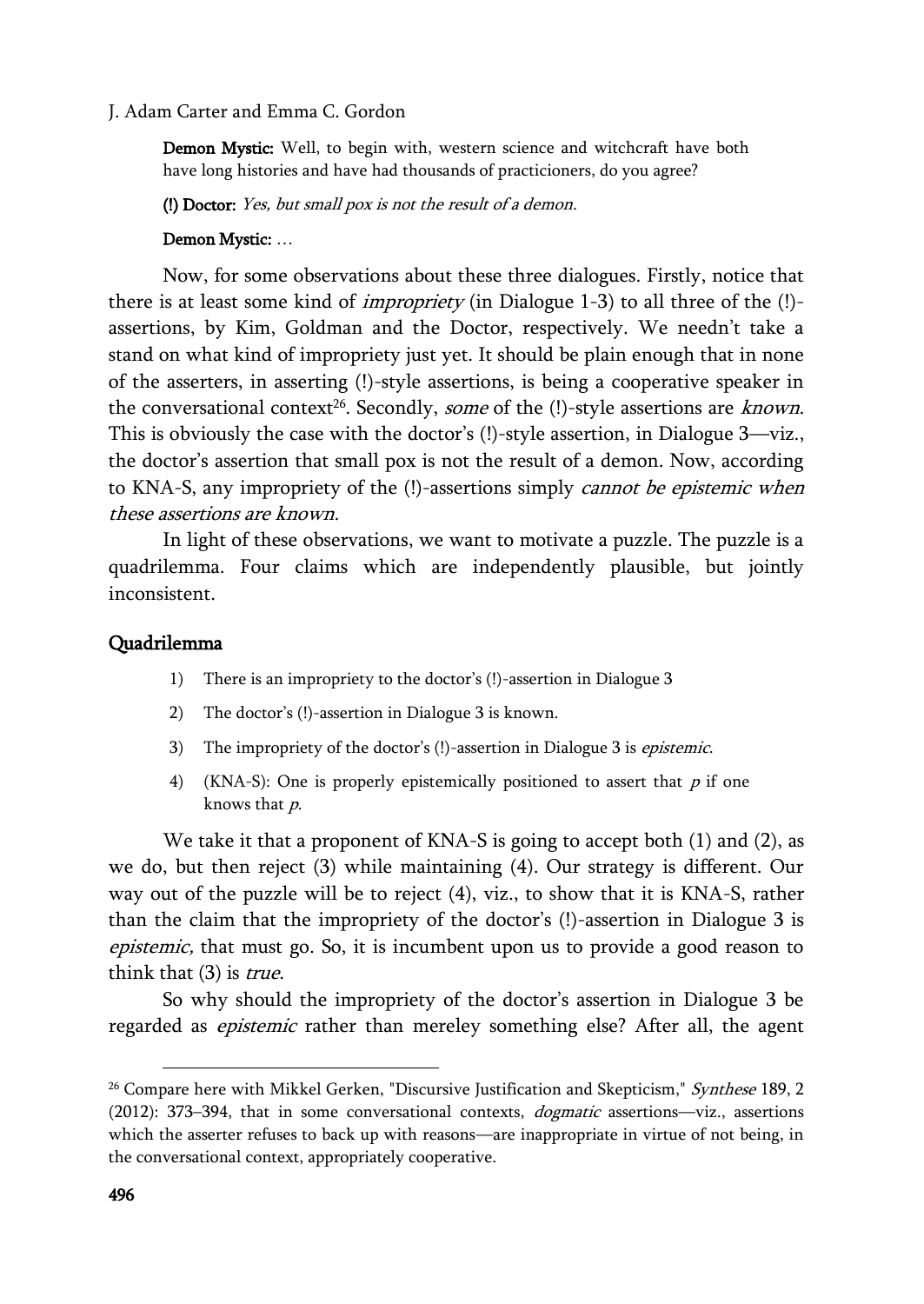clearly *knows* what she asserts, even if the assertion seems to beg the question. An answer to this question—and thus to our way out of the puzzle—involves some set up. Let's begin with an analogy.

Consider that in some dialectical contexts, it can be both practically as well as epistemically rational to *assume* things we  $don't$  actually know. Take first practical rationality: relative to the practical goal of distributing justice in a fairest possible way, it's best to begin by assuming the accused party is innocent. Correspondingly, if the practical aim is fair distribution of justice, the policy of assuming at the outset that the accused is *guilty*, and must prove her innocence, is practically criticizable.

But assuming things we don't know can be rational in a way that's not merely practical, as it is in the case of distributive justice. It can also be epistemically rational to assume things we don't know. Here is a standard example, familiar from recent discussions of the factivity of understanding in epistemology. As Elgin<sup>27</sup> has argued, often times, assuming or taking for granted a literally false scientific idealization can be instrumental in the facilitation of scientific understanding.<sup>28</sup> The case she offers to this effect is the ideal gas law, which it is advantageous to take for granted despite its falsity in order to understand the physical behavior of gas. Note that, relative to our epistemic aims (e.g. facilitating understanding), a policy of refraining from utilising idealisations in this way is epistemically criticizable. This is so even though what the ideal gas law claims is not true.

Think of *bracketing what you do know* as the inverse counterpoint to assuming what you don't know. We want to now suggest a parallel. We've just outlined how that it can be both practically as well as epistemically rational to assume things we don't know (and, correspondingly, it can in such circumstances be either practically and/or epistemically criticisable to *not* assume things we  $don't$  know). Likewise, as the parallel goes, it can be both practically as well as epistemically rational to bracket—i.e., literally, to not assert<sup>29</sup>—things we do

<sup>&</sup>lt;sup>27</sup> Catherine Z. Elgin, "Is Understanding Factive?," in *Epistemic Value*, eds. Adrian Haddock, Alan Millar, and Duncan Pritchard (Oxford: Oxford University Press, 2009).

<sup>&</sup>lt;sup>28</sup> For a similar recent argument to this effect, see Benjamin T. Rancourt, "Better Understanding Through Falsehood," Pacific Philosophical Quarterly (2015), DOI: 10.1111/papq.12134.

<sup>&</sup>lt;sup>29</sup> Bracketing a claim,  $p$ , in a context,  $C$ , involves at least not asserting  $p$  in  $C$ . Note that we are not maintaining the stronger claim that it is epistemically criticisable in the context of deep disagreements to fail to bracket in a stronger sense, where a failure to bracket a claim  $p$  is unpacked as a failure to *suspend judgment* about  $p$ . For a recent discussion on the relationship between suspending judgment and inquiry, see Jane Friedman, "Why Suspend Judging?," Noûs (forthcoming).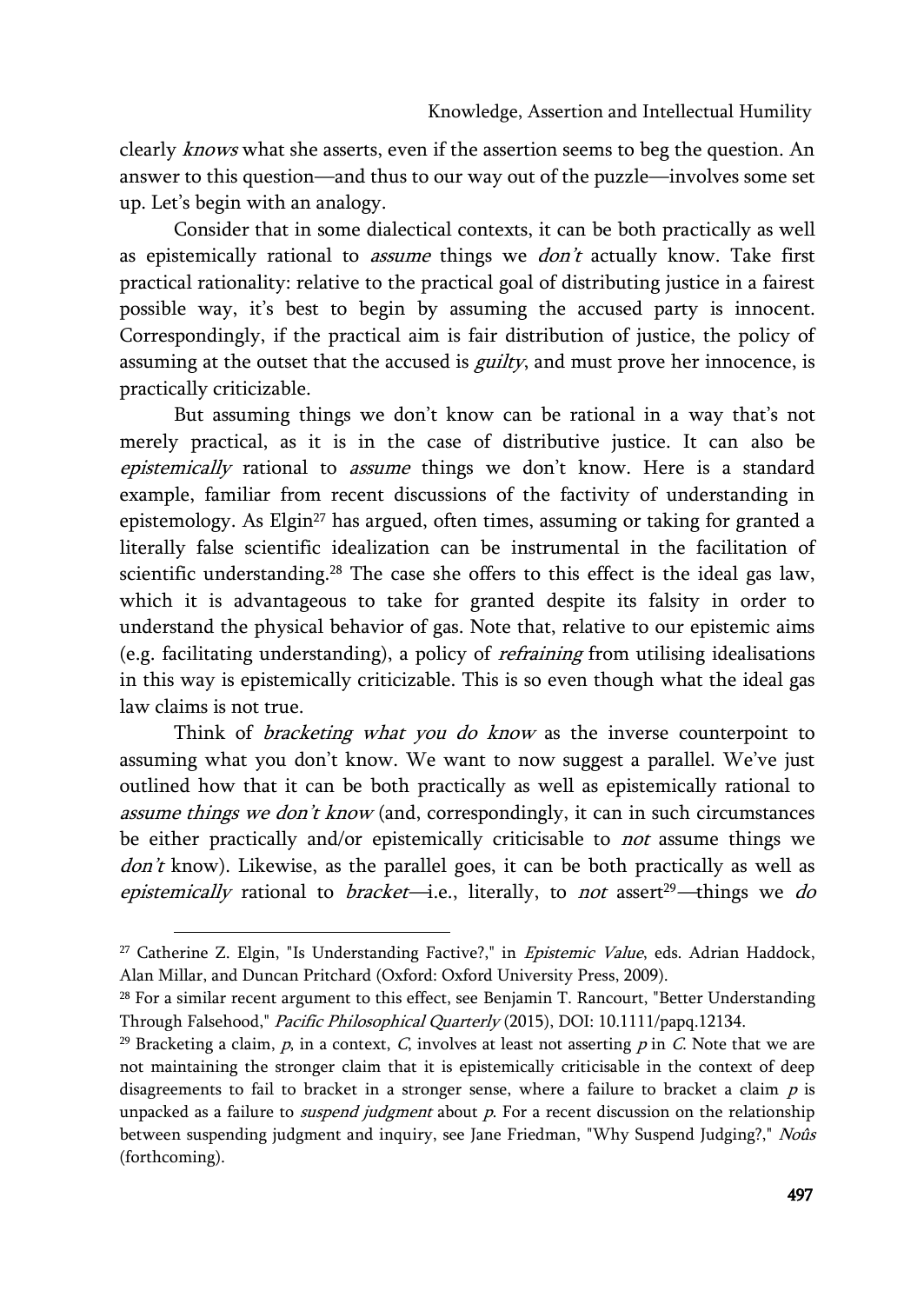know (and, correspondingly, it can in such circumstances be epistemically criticisable to not bracket (e.g. literally, to assert) things we do know.

A practical case to illustrate this point will easy to generate. Relative to the practical goal of not offending someone, it's best to not assert your knowledge that that person is mentally slow. (Correspondingly: relative to the practical goal of not offending someone, the policy of asserting your knowledge that the person is mentally slow is practically criticisable).

We want to suggest that we need to look no further than Dialogue 3 for a case where it's *epistemically* criticisable to not bracket (literally, to *assert*) what one *does* know, precisely because it's epistemically appropriate to bracket what you know.

Consider that, in Elgin's case of the ideal gas law, assuming what we don't know can, in certain contexts, help facilitate an overarching epistemic good: understanding. This is why the *practice* of assuming false idealizations in science is an epistemically advantageous practice; this practice helps facilitate our overarching epistemic goals, which is why *refraining* from utilizing idealizations in this way is epistemically criticisible.

Consider now the following question: can the practice of *bracketing* (e.g., literally *not asserting knowledge*) in a given circumstance,  $C$ , be a not merely practically, but also an *epistemically* rational practice, one which is required to facilitate overarching epistemic goals? If so, then by parity of reasoning, *refraining* from not asserting knowledge (e.g. literally asserting knowledge) in such circumstances is epistemically criticisable. We shall now sketch an affirmative answer to this question.

To this end, recall the remark at the end of §2—thus far not yet defended that often times, deep disagreements (in the sense intimated by Hales, are not irresolvable, despite neither party making any headway. Rather, we suggested, many such disagreements are simply *not resolved* and for reasons that can be avoided. We're now in a position to put together some pieces to show how this is so, and in a way that we think reveals why asserting knowledge in certain circumstances can be epistemically criticisable.

Specifically, what we want to suggest is that at least some deep disagreements can avoid being such that they are never resolved by the parties involved precisely by both parties embracing a kind of epistemic humility, where each agrees to *attempt* to locate appropriately neutral (and discriminatory) common ground (i.e. the kind common ground by appeal to which rational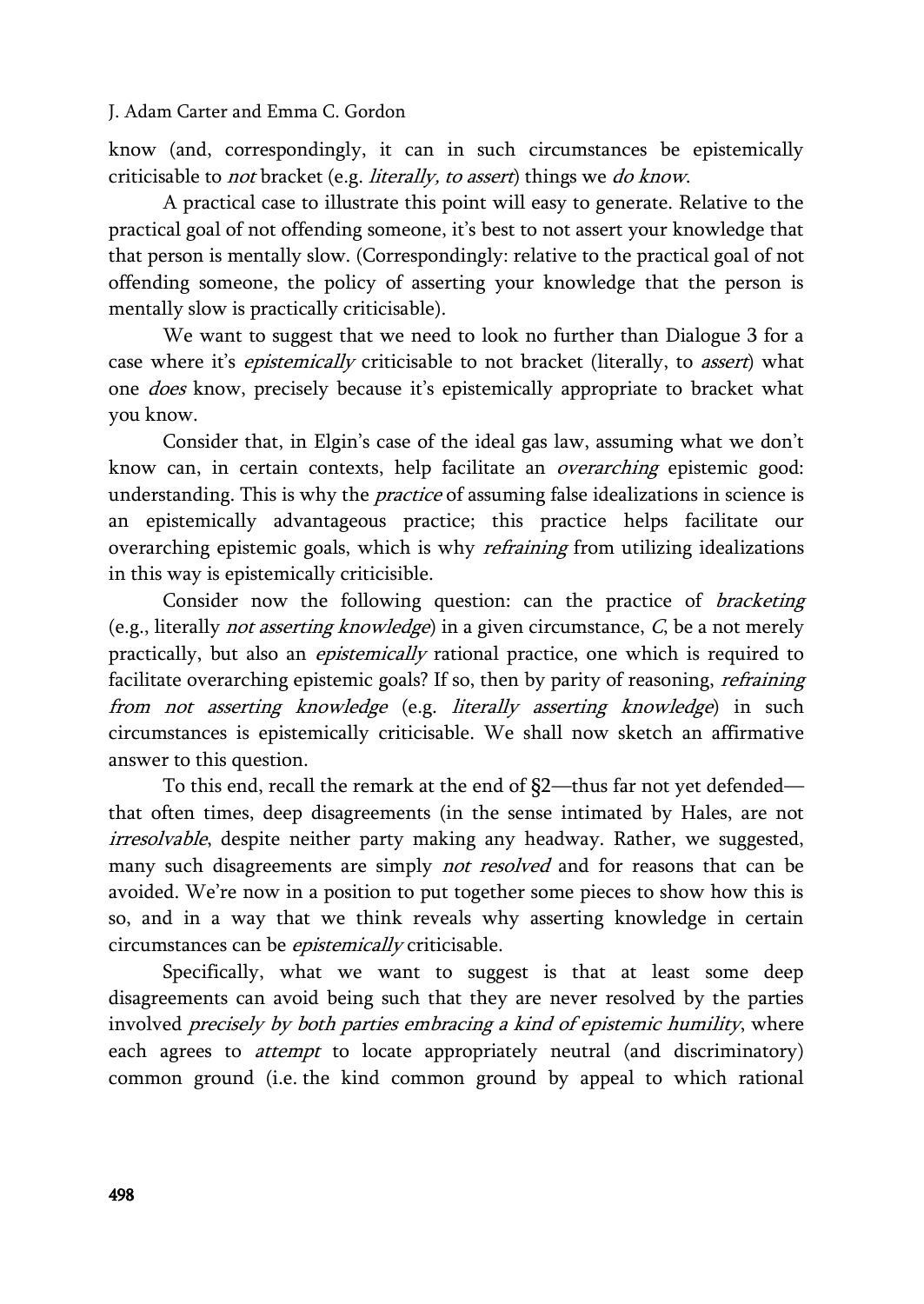persuasion is possible).<sup>30</sup> Intellectual humility, like humility more generally, involves, as Kallestrup and Pritchard<sup>31</sup> put it, a kind of "[...] act or posture of lowering oneself in relation to others." One way to do this is to set aside what one regards as one's epistemic entitlement to assert what one knows in the attempt to find common ground. Such an attempt requires, specifically, that we must bracket (i.e. literally, not assert) certain things we know, when doing so undermines mutually beneficial efforts to establish appropriately neutral common ground.

To bring this idea into sharp relief, compare now two practices which we can call, for convenience sake, anti-epistemic humility and epistemic humility, each of which is a possible strategy we might employ when making speech-act moves within a deep disagreement.

PRACTICE 1: ANTI-EPISTEMIC HUMILITY: In circumstances where deep disagreement persists, don't refrain from asserting what you know just because doing so would contravene the possibility of locating appropriately neutral common ground.

PRACTICE 2: EPISTEMIC HUMILITY In circumstances where deep disagreement persists, refrain from asserting what you know to the extent that asserting what you know contravenes the possibility of locating appropriately neutral common ground.

Let's return to the setting of Dialogue 3—featuring the doctor and the mystic, and compare the efficacy of Practices 1 and 3, respectively, beginning with Practice 1. A first observation is that Practice 1 already seems to be in full effect; the doctor simply asserted that small pox is not caused by a demon, while fully aware that this is not something that the mystic interlocutor in light of her commitments is in a position to rationally accept. As the doctor is well aware, from the mystic interlocutor's perspective, the natural next move will be to simply deny what the doctor has just asserted, and each side will be no closer to any possibility of resolution than before. Let's consider some further things the doctor, employing Practice 1 might knowledgably assert. "Demons cause no diseases; the small pox demon you believe in does not exist and so therefore lacks causal powers; the wider epistemic practice you subscribe to, one which adverts to demonic explanations, is epistemically inferior to—and much worse at tracking

<sup>&</sup>lt;sup>30</sup> For some helpful recent discussions on epistemic humility, see Jason Baehr, The Inquiring Mind (Oxford: Oxford University Press, 2011), Allan Hazlett, "Higher-Order Epistemic Attitudes and Intellectual Humility," Episteme 9, 3 (2012): 205-223. and Jesper Kallestrup and Duncan Pritchard, "From Epistemic Anti-Individualism to Intellectual Humility," eds. John Greco and Eleanore Stump, Res Publica, Philosophy and Theology of Intellectual Humility (forthcoming).

<sup>31</sup> Kallestrup and Pritchard, "From Epistemic Anti-Individualism."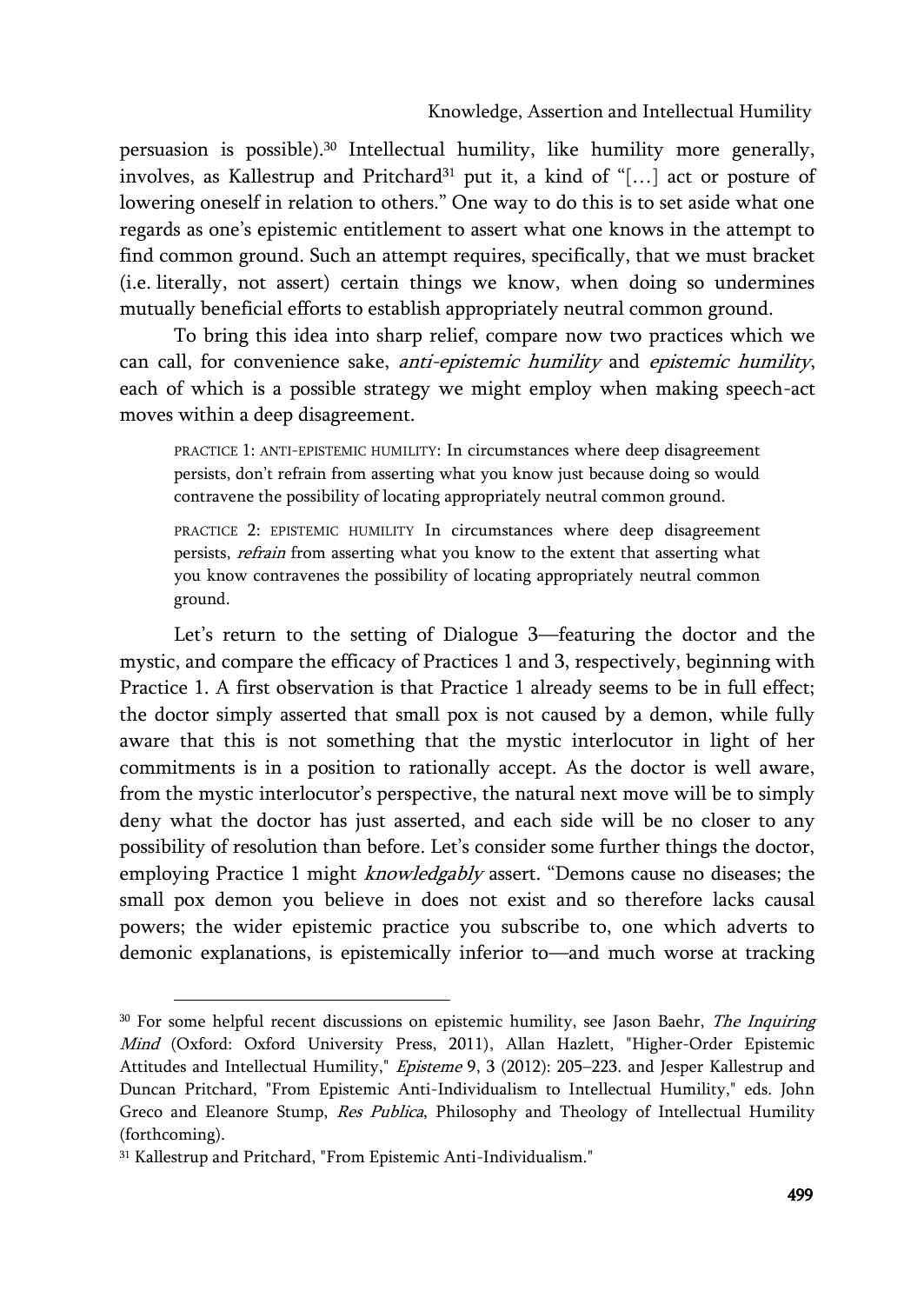the truth than—Western science." Each of these knowledgeable assertions contravenes the possibility of finding common ground, and thus contravenes the possibility of rational persuasion, by simply inviting the interlocutor to deny, from her epistemic perspective, each statement in turn.

The result of employing Practice 1 is thus that cases like Dialogues 1-3 in §3 really are in practice *irresolvable* in that the conversational dynamics of disagreements which embrace Practice 1 take patterns that move away from a potential scenario wherein both parties walk away believing truly.

By contrast, Practice 2, unlike Practice 1, offers a different possibility. Suppose the doctor (fully cognizant that demons cannot cause small pox), appreciates that asserting this knowledge is utterly hopeless *vis-à-vis* the aim of bringing the mystic interlocutor around to a true belief. The doctor, embracing Practice 2, accordingly *brackets* this knowledge, and further, refrains from asserting other items of information the doctor knows but which the doctor also has reason to believe the mystic interlocutor will, from within her own perspective simply deny. Instead, the doctor investigates what points of agreement can be found, including simple laws of logic, such as non-contradiction, modus ponens, and basic epistemic principles such as what Boghossian<sup>32</sup> calls 'observation,' viz., that one is prima facie epistemically justified in believing the appearances of perception.

We don't purport to embrace unrealistic optimism here. Again, we grant Hales' point that in some, and perhaps even many, circumstances where individuals begin by embracing epistemically antipodal positions, an attempt to find some Archimedean epistemic norm from which rational persuasion is possible will simply not transpire. This can be for a number of reasons: cognitive biases, lack of endurance, or—perhaps—there is no appropriately neutral epistemic norm available to each which appropriately *discriminates* between the two rival positions. For example, it might be that in Dialogue 3, both the doctor and the mystic discover that they can both non-question-beggingly appeal to the proposition that the tautological inference rule (A, therefore, A) is truthpreserving. Though it might also be that in virtue of the utter neutrality of such a rule, it cannot be used in the service of rationally advancing either position over the other  $33$ 

It is with all of these concessions in mind that we want to maintain that Practice 2 is nonetheless epistemically advantageous in light of (unlike Practice 1) not foreclosing the possibility of rational resolution, whereby both sides end up

<sup>32</sup> Boghossian, Fear of Knowledge.

<sup>&</sup>lt;sup>33</sup> See Carter, *Metaepistemology and Relativism*, Ch. 4, for a sustained discussion of this issue.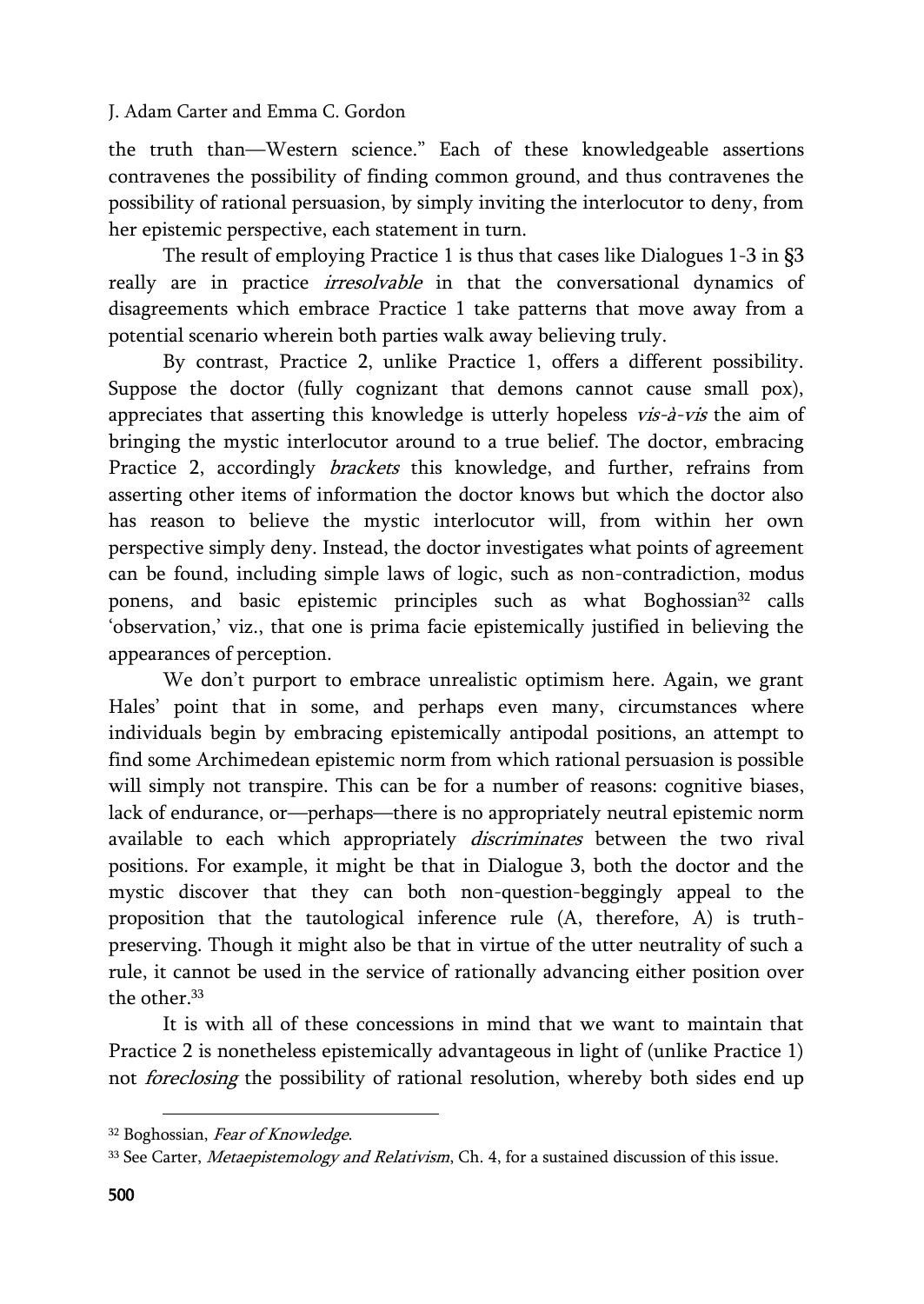believing truly. The problem with Practice 1, as we've seen, is that *if* rational were possible—and so if it were possible that the doctor could employ a practice which would facilitate the mystic's eventually forming a true belief about the origins of small pox—Practice 1 would prevent this from transpiring.

Putting all of this together, a simple rationale materialises for why the impropriety of the doctor's (!)-assertion in Dialogue 3 is *epistemic.*<sup>34</sup> Its impropriety is epistemic because, as we hope to have now shown, in short: following the assertive practice characteristic of Practice 1, rather than Practice 2, is *epistemically* criticisable. Deep disagreements *pursued via the anti-epistemic* humility policy are genuinely irresolvable. The strategy *guarantees* deadlocks which foreclose the possibility of rational truth acquisition with respect to the target proposition. Deep disagreements pursued via the epistemic humility policy, one which encourages bracketing rather than asserting one's knowledge in certain circumstances, needn't be irresolvable. They might be result in both sides ultimately believing what's true.

To the extent that this foregoing is on the right track, we are in a position now to agree with the proponent of KNA-S that claims (1) and (2) of the quadrilemma are true. However, we have good reason now to embrace (3). And

<sup>&</sup>lt;sup>34</sup> We wish to here raise and address a potential line of objection, which proceeds as follows: our quadrilemma (and in particular, our suggestion that (2) and (4) conflict with (3)), depends on a contested conflation of two kinds of epistemic impropriety which should be kept separate. One the one hand, there are epistemic assessments which hinge on consequentialist considerations about what epistemic goods one will attain by asserting, and on the other hand, there are epistemic evaluations we want to make based on whether one is well-positioned enough, given one's current epistemic state, to assert. As this line of objection goes, (2) and (4) conflict with (3) only if the kind of cases we've offered have established epistemic impropriety in the latter sense. But, we've only established epistemic impropriety in the former sense. Therefore, (2) and (4) are not incompatible with (3). In response, we submit that while the doctor's assertion in Case 3 is criticisable on consequentialist grounds, it is not criticisable only on consequentialist grounds. We have also suggested the doctor is not well-positioned enough, given the doctor's current epistemic standing *and* the epistemic standing of her interlocutors, to assert what she does. If epistemic impropriety of an assertion should be sensitive only the two-place relation between an individual and her current epistemic position, then the doctor's assertion would not be epistemically improper, or criticisable (and thus (3) would not be in tension with (2) and (4) of the quadrilemma. However, if the epistemic impropriety of an assertion should be a matter of a three-place relation between an individual and her current epistemic position and the epistemic position of her interlocutors, then she is. We have attempted to motivate the latter picture as at least a viable way of thinking about epistemic impropriety of assertion as the more traditional two-place relation picture. And so we are submitting a rationale on which (2) and (4) are genuinely in tension with (3). Thanks to Aidan McGlynn for pressing us on this point.